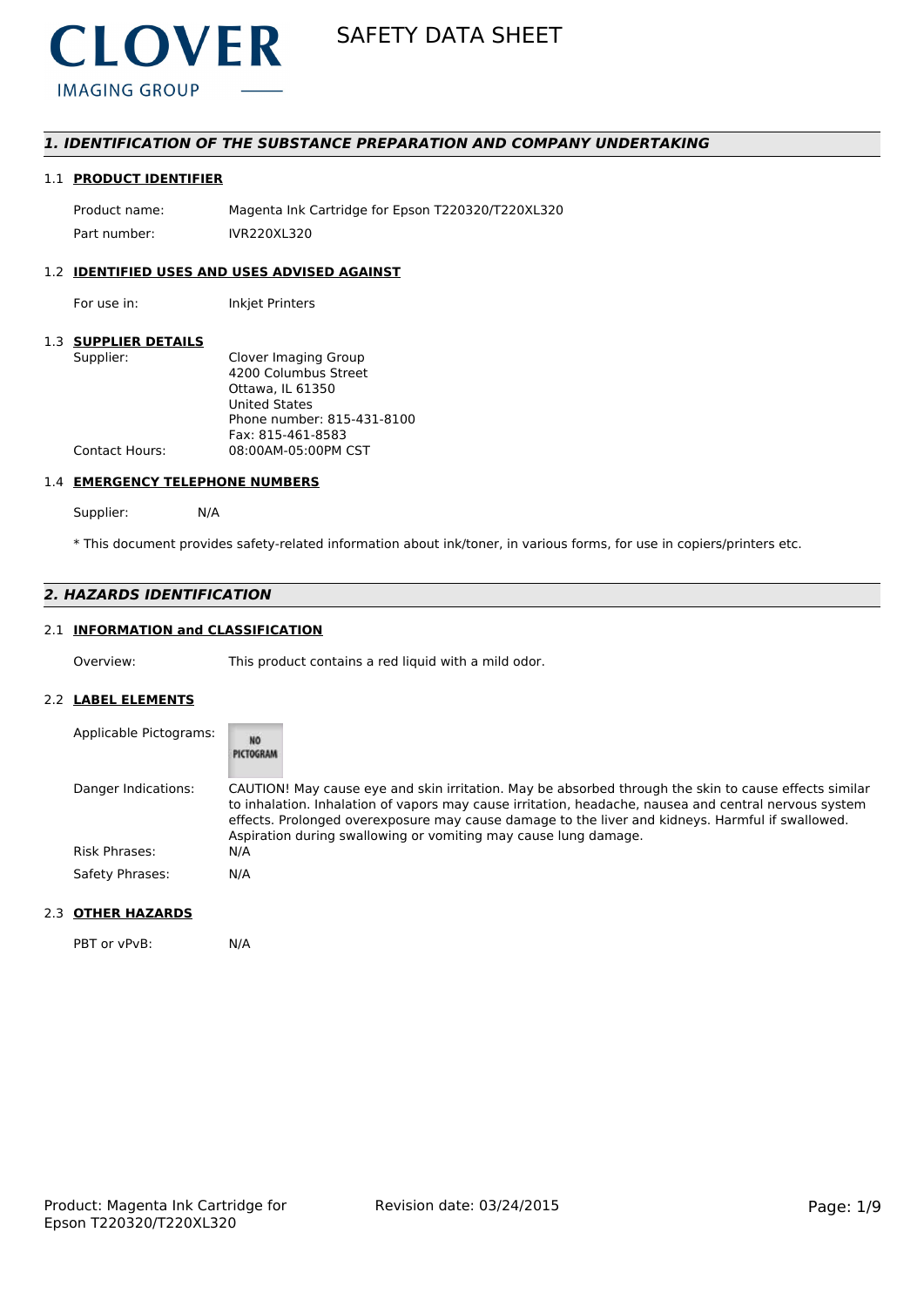

# *3. COMPOSITION / INFORMATION ON INGREDIENTS*

| Ingredients     | <b>CAS number</b>   | Weight % | <b>OSHA</b><br><b>PEL</b> | <b>ACGIH</b><br>TLV | Other |
|-----------------|---------------------|----------|---------------------------|---------------------|-------|
| Glvcerol        | <b>TRADE SECRET</b> | $2 - 20$ |                           |                     |       |
| Ethylene Glycol | <b>TRADE SECRET</b> | 5-25     |                           |                     |       |

The Full Text for all R-Phrases are Displayed in Section 16

#### **COMPOSITION COMMENTS**

The Data Shown is in accordance with the latest Directives.

This section provides composition information for the specified substance/mixture.

| <b>4. FIRST-AID MEASURES</b> |
|------------------------------|
|------------------------------|

#### 4.1 **FIRST AID MEASURES**

### 4.1.1 **FIRST AID INSTRUCTIONS BY RELEVANT ROUTES OF EXPOSURE**

| Inhalation:<br>Eye contact: | Remove victim to fresh air. If breathing has stopped, give artificial respiration. If breathing is<br>difficult have qualified personnel administer oxygen. Get medical attention.<br>Flush eyes with water for 15 minutes while lifting the upper and lower lids. Get medical attention.              |
|-----------------------------|--------------------------------------------------------------------------------------------------------------------------------------------------------------------------------------------------------------------------------------------------------------------------------------------------------|
|                             |                                                                                                                                                                                                                                                                                                        |
| Skin contact:               | Remove contaminated clothing. Wash contact area thoroughly with soap and water. Get medical<br>attention if irritation develops and persists. Launder contaminated clothing before reuse. Discard<br>contaminated clothing such as shoes that cannot be decontaminated.                                |
| Ingestion:                  | Call a poison control center or doctor immediately for treatment advice. If conscious, give one 8<br>ounce glass of water to dilute. DO NOT induce vomiting unless directed by medical personnel. Do<br>not give anything by mouth to or induce vomiting in a person who is unconscious or convulsing. |

# 4.1.2 **ADDITIONAL FIRST AID INFORMATION**

Additional first aid information: N/A Immediate Medical Attention Required: N/A

#### 4.2 **SYMPTOMS AND EFFECTS**

Acute Symptoms from Exposure: N/A Delayed Symptoms from Exposure: N/A

#### 4.3 **IMMEDIATE SPECIAL TREATMENT OR EQUIPMENT REQUIRED**

N/A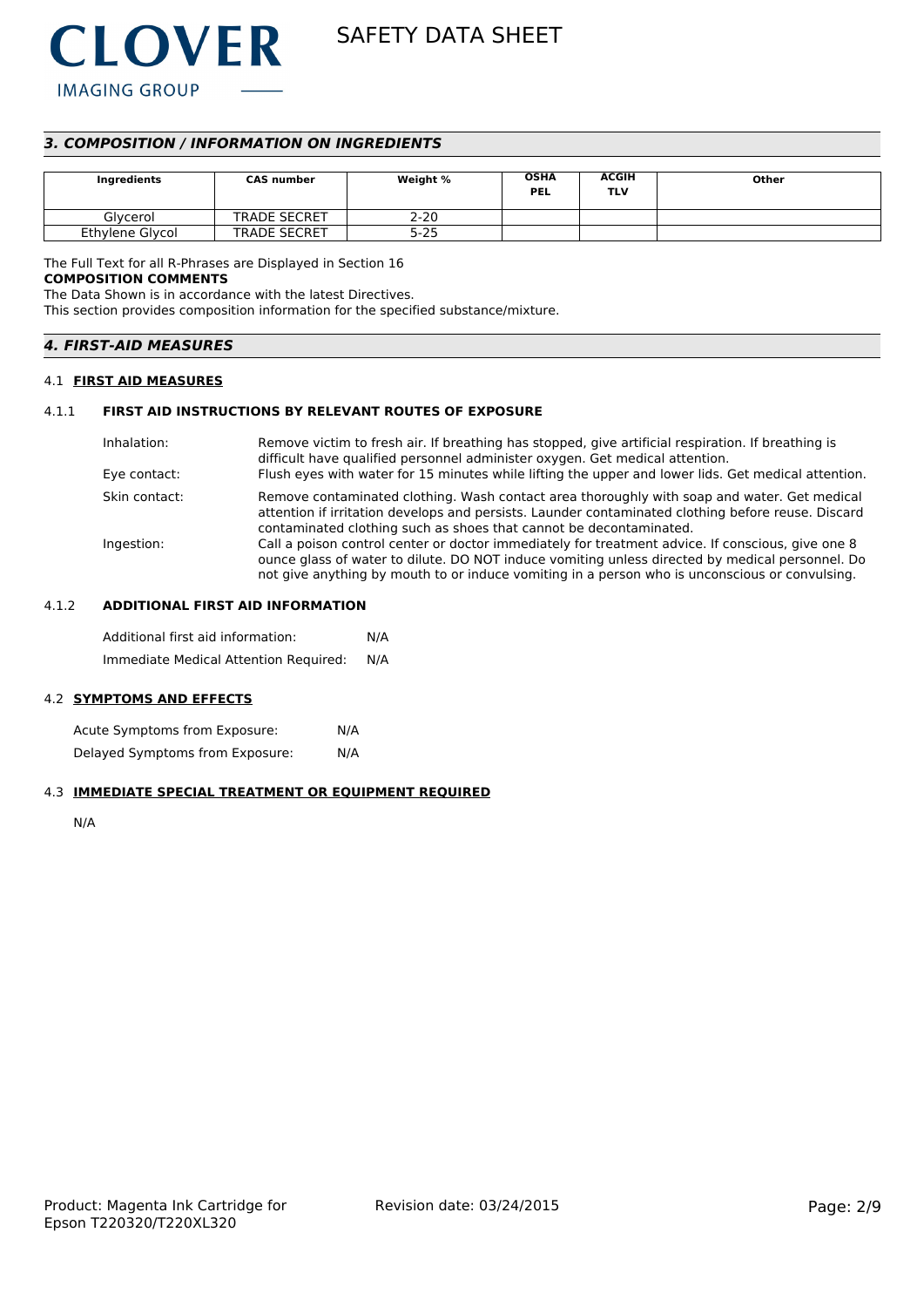

# *5. FIRE-FIGHTING MEASURES*

#### 5.1 **EXTINGUISHING MEDIA**

Recommended Extinguishing Media: Use water, carbon dioxide and dry chemical. Extinguishing Media Not to be Used: None known.

#### 5.2 **SPECIAL HAZARD**

Unusual Fire/Explosion Hazards: None known. Extinguishing Media Not to be Used: None known.

#### 5.3 **ADVICE FOR FIRE FIGHTERS**

Avoid inhalation of smoke. Wear protective clothing and wear self-contained breathing apparatus

#### *6. ACCIDENTAL RELEASE MEASURES*

#### 6.1 **PERSONAL PRECAUTIONS, PROTECTIVE EQUIPMENT AND EMERGENCY PROCEDURES**

#### 6.1.1 **PRECAUTIONS FOR NON-EMERGENCY PERSONNEL**

PERSONAL PROTECTIVE EQUIPMENT: Select in accordance with OSHA 1910.134 and good Industrial Hygiene practice. PROTECTIVE CLOTHING: Use personal protective equipment to minimize exposure to skin and eye.

#### 6.1.2 **ADDITIONAL FIRST AID INFORMATION**

Avoid contact with eyes, skin and clothing. Avoid breathing vapors. Use with adequate ventilation. Remove and launder contaminated clothing before re-use. Wash thoroughly after handling and before eating, drinking, smoking or using toilet facilities.

#### 6.1.3 **PERSONAL PROTECTION**

Wear personal protective equipment as described in Section 8.

#### 6.2 **ENVIRONMENTAL PRECAUTIONS**

Regulatory Information: Keep product out of sewers and watercourses.

#### 6.3 **METHODS AND MATERIAL FOR CONTAINMENT AND CLEANUP**

Spill or Leak Cleanup Procedures: Wear appropriate protective clothing as described in Section 6.1.1. Dike spill and absorb with an inert material. Collect into closable containers for proper disposal. Report spill as required by local and federal regulations.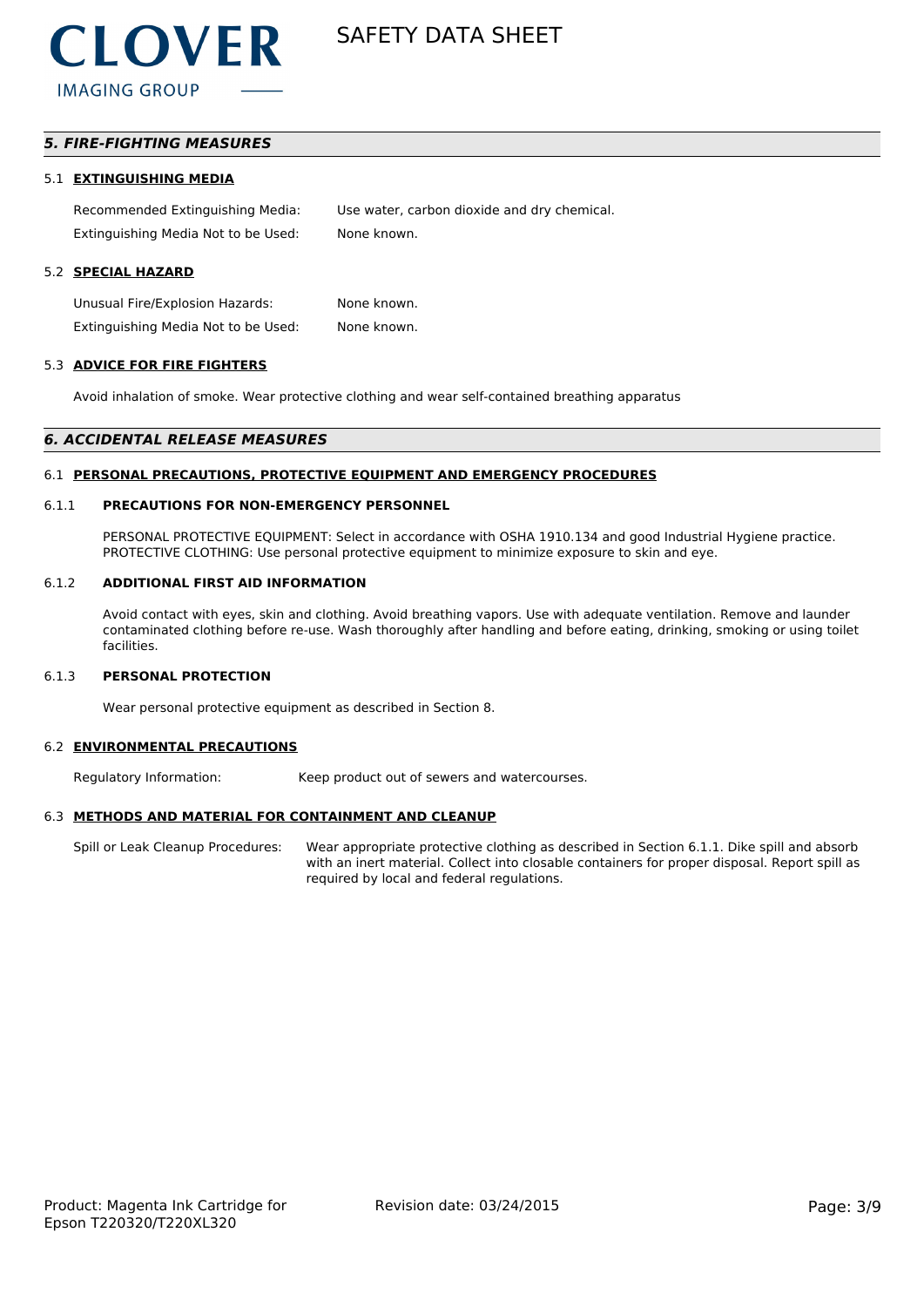# *7. HANDLING AND STORAGE*

#### 7.1 **PRECAUTIONS FOR SAFE HANDLING**

Recommendations for Handling: No special precautions when used as intended. Keep containers closed. If toner, avoid creating dust. Keep away from ignition sources. Advice on General Hygiene: Never eat, drink or smoke in work areas. Practice good personal hygiene after using this material, especially before eating, drinking, smoking, using the restroom, or applying cosmetics.

#### 7.2 **CONDITIONS FOR SAFE STORAGE**

Avoid high temperatures, >100°F/32°C

#### 7.3 **SPECIFIC END USES**

Printing devices

#### *8. EXPOSURE CONTROLS/PERSONAL PROTECTION*

#### 8.1 **CONTROL PARAMETERS**

The best protection is to enclose operations and/or provide local exhaust ventilation at the site of chemical release in order to maintain airborne concentrations of the product below OSHA PELs (See Section 3). Local exhaust ventilation is preferred because it prevents contaminant dispersion into the work area by controlling it at its source.

#### 8.2 **EXPOSURE CONTROLS**

#### **Respiratory protection:**

IMPROPER USE OF RESPIRATORS IS DANGEROUS. Seek professional advice prior to respirator selection and use. Follow OSHA respirator regulations (29 CFR 1910.134 and 1910.137) and, if necessary, wear a NIOSH approved respirator. Select respirator based on its suitability to provide adequate worker protection for given work conditions, levels of airborne contamination, and sufficient levels of oxygen.

#### **Eye/Face Protection:**

Contact lenses are not eye protective devices. Appropriate eye protection must be worn instead of, or in conjunction with contact lenses.

#### **Hand/Skin Protection:**

For emergency or non-routine operations (cleaning spills, reactor vessels, or storage tanks), wear an SCBA. WARNING! Air purifying respirators do not protect worker in oxygen deficient atmospheres.

#### **Additional Protection:**

N/A

#### **Protective Clothing and Equipment:**

Wear chemically protective gloves, boots, aprons, and gauntlets to prevent prolonged or repeated skin contact. Wear splashproof chemical goggles and face shield when working with liquid, unless full face piece respiratory protection is worn.

#### **Safety Stations:**

Make emergency eyewash stations, safety/quick-drench showers, and washing facilities available in work area.

#### **Contaminated Equipment:**

Separate contaminated work clothes from street clothes. Launder before reuse. Remove material from your shoes and clean personal protective equipment. Never take home contaminated clothing.

#### **Comments:**

Never eat, drink or smoke in work areas. Practice good personal hygiene after using this material, especially before eating, drinking, smoking, using the restroom, or applying cosmetics.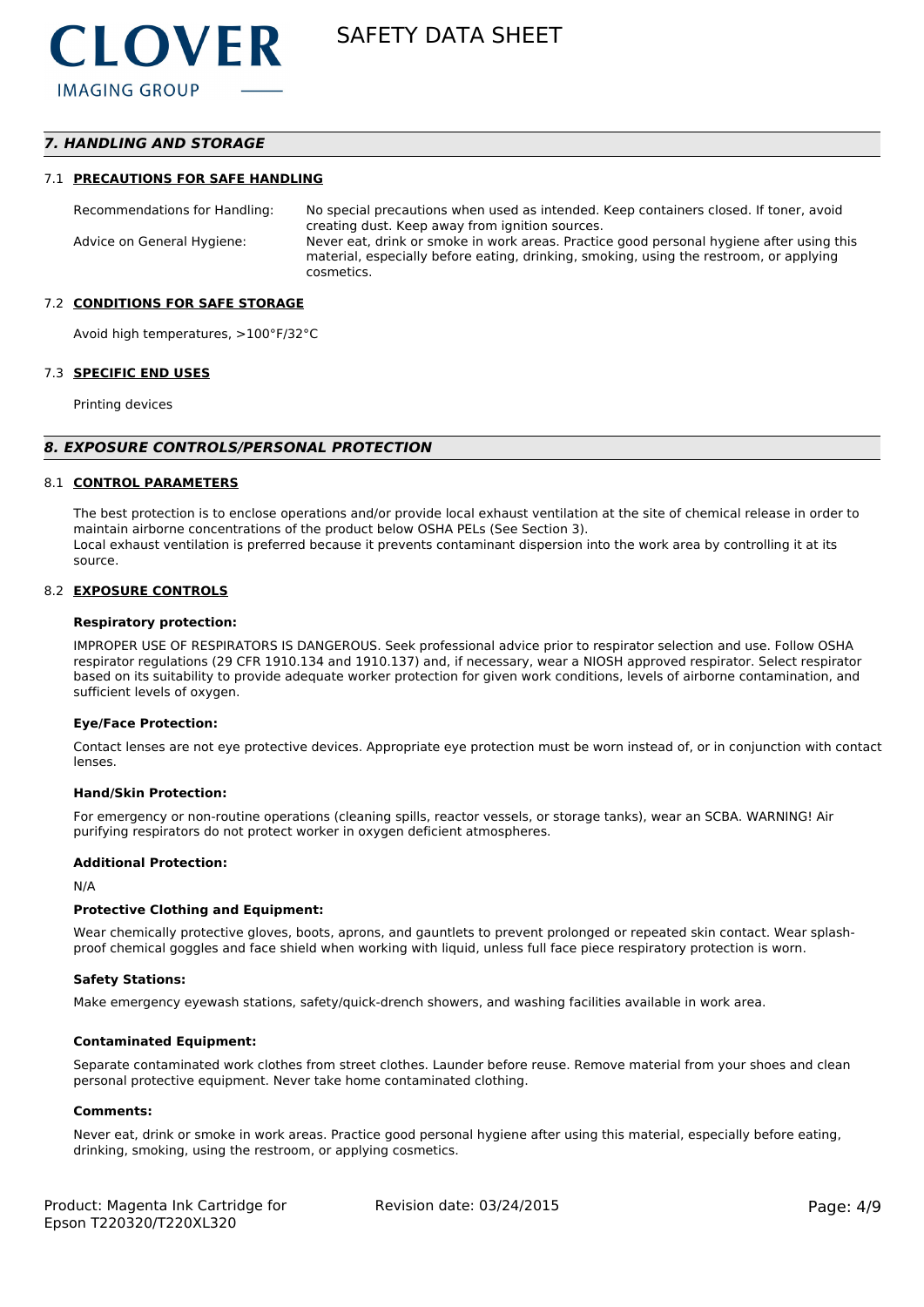# *9. PHYSICAL AND CHEMICAL PROPERTIES*

# 9.1 **DETAIL INFORMATION**

| Physical state:            | APPEARANCE: Red liquid. |
|----------------------------|-------------------------|
| Color:                     | Magenta                 |
| Odor:                      | Mild odor.              |
| Odor threshold:            | N/A                     |
|                            |                         |
| Boiling point:             | $212^{\circ}F$          |
| Melting point:             | N/A                     |
| Flash point:               | None                    |
| Explosion limits:          | N/A                     |
| Relative density:          | N/A                     |
| Auto-ignition temperature: | N/A                     |

#### 9.2 **OTHER INFORMATION**

SPECIFIC GRAVITY (H20=1): 1.00 – 1.10. VAPOR PRESSURE: 17.5 mmHg. VAPOR DENSITY (Air=1): Heavier than air. SOLUBILITY IN WATER: Miscible. FREEZING POINT: < 32°F. COEFFICIENT of WATER/OIL: Not available. EVAPORATION RATE: < Butyl Acetate. pH: 8.0 – 10.0.

#### *10. CHEMICAL STABILITY AND REACTIVITY*

#### 10.1 **Reactivity:**

| <b>Reactivity Hazards:</b>     | None                                                                                                           |
|--------------------------------|----------------------------------------------------------------------------------------------------------------|
| Data on Mixture Substances:    | None                                                                                                           |
| 10.2 Chemical Stability:       | The product is stable. Under normal conditions of storage and use, hazardous<br>polymerization will not occur. |
| 10.3 Hazardous Polymerization: | Stable under conditions of normal use.                                                                         |
| 10.4 Conditions to Avoid:      | Keep away from heat, flame, sparks and other ignition sources.                                                 |
| 10.5 Incompatible Materials:   | Strong oxidizing materials                                                                                     |
| 10.6 Hazardous Decomposition:  | Will not occur.                                                                                                |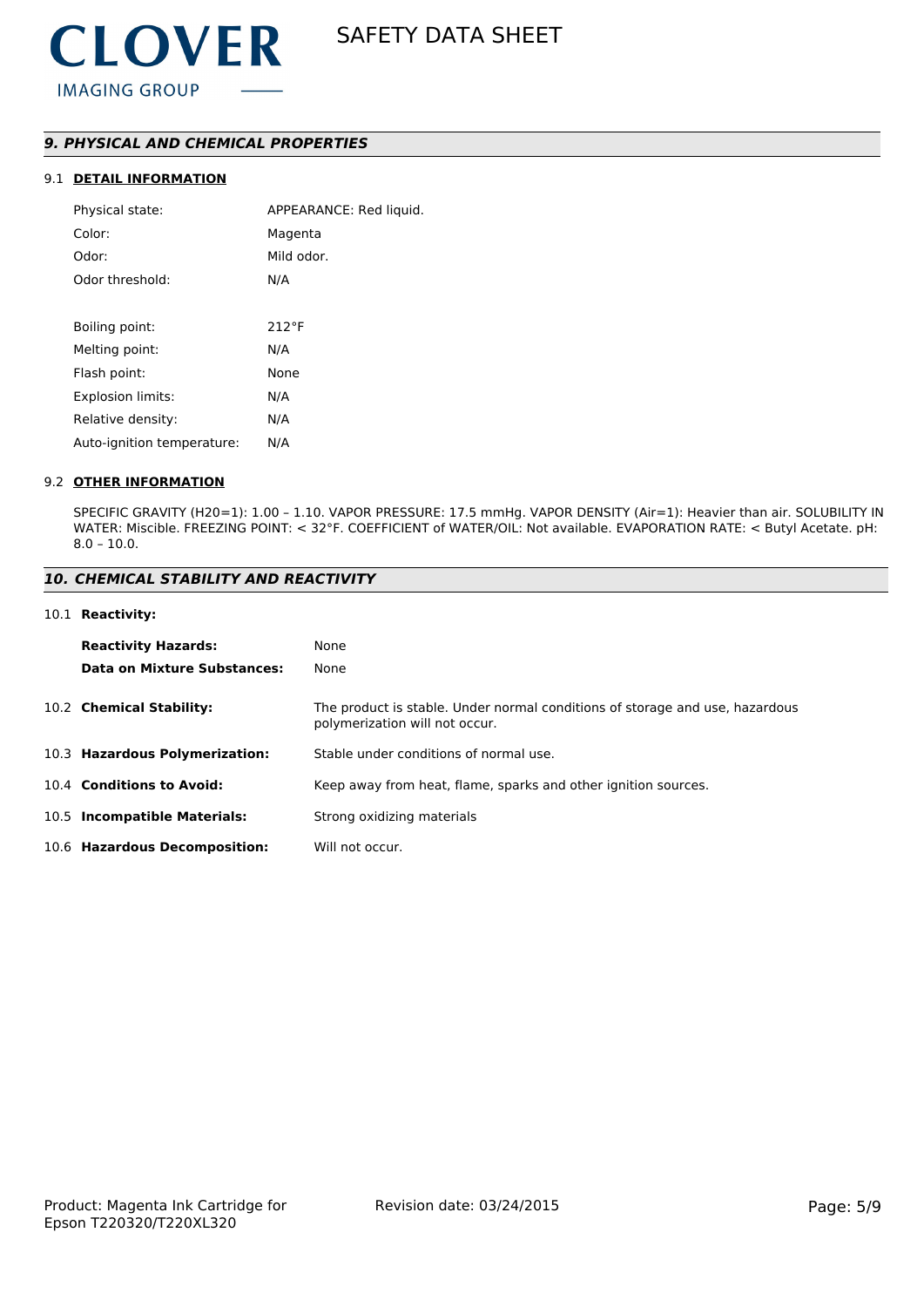

# *11. INFORMATION ON TOXICOLOGICAL EFFECT*

| <b>Mixtures:</b>                   | N/A                                                                                                                                                                                                                                   |
|------------------------------------|---------------------------------------------------------------------------------------------------------------------------------------------------------------------------------------------------------------------------------------|
| <b>Acute Toxicity:</b>             | N/A                                                                                                                                                                                                                                   |
| <b>Skin Corrosion/Irritation:</b>  | Contact with skin may cause irritation with redness, swelling, and cracking. Widespread contact<br>may cause adsorption with symptoms similar to inhalation.                                                                          |
| <b>Serious Eye Damage:</b>         | May cause irritation with redness and pain.                                                                                                                                                                                           |
| Inhalation:                        | Vapors or mists may cause respiratory irritation with headache, dizziness, drowsiness, narcosis,<br>constriction of the pupils, visual disturbances, euphoria, fatique and unconsciousness.                                           |
| <b>Sensitization:</b>              | N/A                                                                                                                                                                                                                                   |
| <b>Mutagenicity:</b>               | N/A                                                                                                                                                                                                                                   |
| <b>Carcinogenicity:</b>            | None of the components are listed as carcinogenic by NTP, IARC, or OSHA.                                                                                                                                                              |
| <b>Reproductive Toxicity:</b>      | N/A                                                                                                                                                                                                                                   |
| <b>STOT - Single Exposure:</b>     | Individuals with chronic respiratory, skin, liver, and kidney diseases may be at increased risk from<br>exposure to this material.                                                                                                    |
| <b>STOT - Multiple Exposure:</b>   | Prolonged exposure may cause dermatitis. 2-Pyrrolidione was found to cause birth defects in<br>studies with laboratory animals.                                                                                                       |
| Ingestion:                         | Swallowing may cause gastrointestinal irritation, nausea, vomiting, diarrhea, narcosis, constriction<br>of pupils, increased blood sugar levels, loss of reflexes, severe metabolic acidosis, and damage to<br>the kidneys and liver. |
| <b>Hazard Class Information:</b>   | N/A                                                                                                                                                                                                                                   |
| <b>Mixture on Market Data:</b>     | N/A                                                                                                                                                                                                                                   |
| Symptoms:                          | N/A                                                                                                                                                                                                                                   |
| Delayed/Immediate Effects: N/A     |                                                                                                                                                                                                                                       |
| <b>Test Data on Mixture:</b>       | N/A                                                                                                                                                                                                                                   |
| <b>Not Meeting Classification:</b> | N/A                                                                                                                                                                                                                                   |
| <b>Routes of Exposure:</b>         | N/A                                                                                                                                                                                                                                   |
| <b>Interactive Effects:</b>        | N/A                                                                                                                                                                                                                                   |
| <b>Absence of Specific Data:</b>   | N/A                                                                                                                                                                                                                                   |
| Mixture vs Substance Data: N/A     |                                                                                                                                                                                                                                       |

### *12. ECOLOGICAL INFORMATION*

| 12.1 Eco toxicity:                  | N/A |
|-------------------------------------|-----|
| 12.2 Degradability:                 | N/A |
| 12.3 Bioaccumulation Potential: N/A |     |
| 12.4 Mobility in Soil:              | N/A |
| 12.5 PBT & vPvB Assessment:         | N/A |
| 12.6 Other Adverse Effects:         | N/A |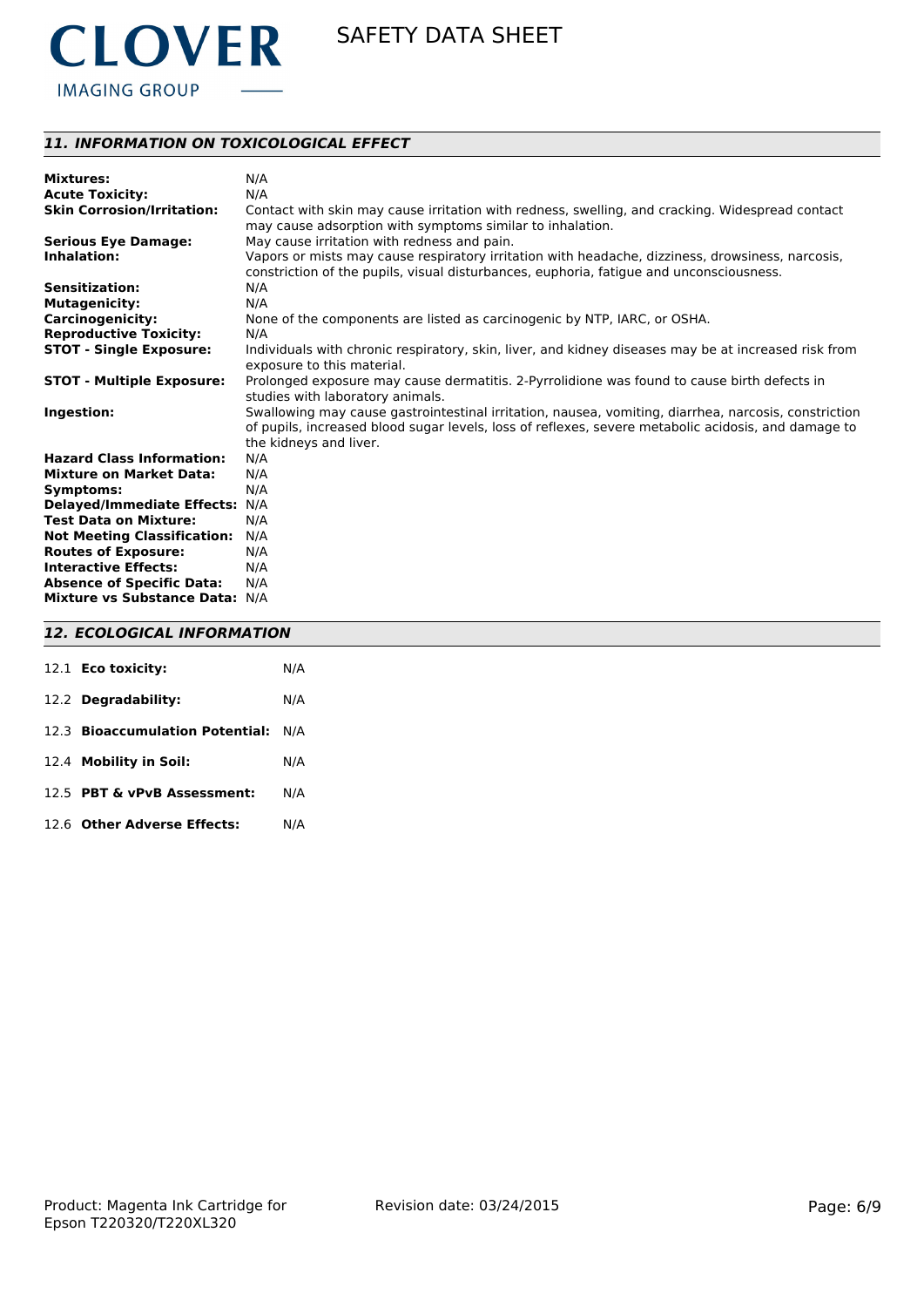

### *13. DISPOSAL CONSIDERATIONS*

#### **Disposal Information:**

 Dispose of product in accordance with local authority regulations. Empty container retains product residue.

#### **Physical/Chemical Properties that affect Treatment:**

Symbol: This product is not classified as dangerous

Risk Phrases: This product is not classified according to the federal, state and local environmental regulations.

#### **Waste Treatment Information:**

If toner, do not shred toner cartridge, unless dust-explosion prevention measures are taken. Finely dispersed particles may form explosive mixtures in air. Dispose of in compliance with federal, state, and local regulations.

#### **Personal Protection Required:**

N/A

| <i><b>14. TRANSPORT INFORMATION</b></i>                 |                                                                                                                                                                                                                                                                                                                   |  |  |  |
|---------------------------------------------------------|-------------------------------------------------------------------------------------------------------------------------------------------------------------------------------------------------------------------------------------------------------------------------------------------------------------------|--|--|--|
|                                                         | N/A                                                                                                                                                                                                                                                                                                               |  |  |  |
|                                                         | Not Regulated                                                                                                                                                                                                                                                                                                     |  |  |  |
|                                                         | HMIS Rating: Health = $1$ Fire = 0 Reactivity = 0                                                                                                                                                                                                                                                                 |  |  |  |
|                                                         | N/A                                                                                                                                                                                                                                                                                                               |  |  |  |
|                                                         | N/A                                                                                                                                                                                                                                                                                                               |  |  |  |
|                                                         | N/A                                                                                                                                                                                                                                                                                                               |  |  |  |
|                                                         | N/A                                                                                                                                                                                                                                                                                                               |  |  |  |
|                                                         |                                                                                                                                                                                                                                                                                                                   |  |  |  |
|                                                         | OSHA HAZARD CLASSIFICATION: Irritant, target organ effects                                                                                                                                                                                                                                                        |  |  |  |
| EPA Regulatory Information: N/A                         |                                                                                                                                                                                                                                                                                                                   |  |  |  |
| <b>CERCLA Reportable Quantity: N/A</b>                  |                                                                                                                                                                                                                                                                                                                   |  |  |  |
| 15.2 Superfund Information:                             |                                                                                                                                                                                                                                                                                                                   |  |  |  |
| <b>Hazard Categories:</b>                               |                                                                                                                                                                                                                                                                                                                   |  |  |  |
| Immediate: N/A                                          |                                                                                                                                                                                                                                                                                                                   |  |  |  |
| Delayed: N/A                                            |                                                                                                                                                                                                                                                                                                                   |  |  |  |
| Fire: NFPA Rating: Health = $1$ Fire = 0 Reactivity = 0 |                                                                                                                                                                                                                                                                                                                   |  |  |  |
| <b>Pressure: N/A</b>                                    |                                                                                                                                                                                                                                                                                                                   |  |  |  |
| <b>Reactivity: N/A</b>                                  |                                                                                                                                                                                                                                                                                                                   |  |  |  |
| Section 302 - Extremely Hazardous: N/A                  |                                                                                                                                                                                                                                                                                                                   |  |  |  |
| Section 311 - Hazardous: Acute health, chronic health   |                                                                                                                                                                                                                                                                                                                   |  |  |  |
|                                                         | CALIFORNIA PROPOSITION 65 INFORMATION: This product contains no California<br>Proposition 65 regulated chemicals.                                                                                                                                                                                                 |  |  |  |
|                                                         | CERCLA HAZARDOUS SUBSTANCE (40CFR 116): Not applicable. WHMIS CLASSIFICATION:<br>Class D - Division 2 - Subdivision B (Toxic material causing other chronic effects).                                                                                                                                             |  |  |  |
|                                                         | 14.1 <b>ID Number:</b><br>14.2 Shipping Name:<br>14.3 Hazard Class:<br>14.4 Packing Group:<br>14.5 Environmental Hazards:<br>14.6 User Precautions:<br>14.7 Bulk Transport:<br><b>15. REGULATORY INFORMATION</b><br>15.1 Regulatory Information:<br>15.3 State Regulations:<br>15.4 Other Regulatory Information: |  |  |  |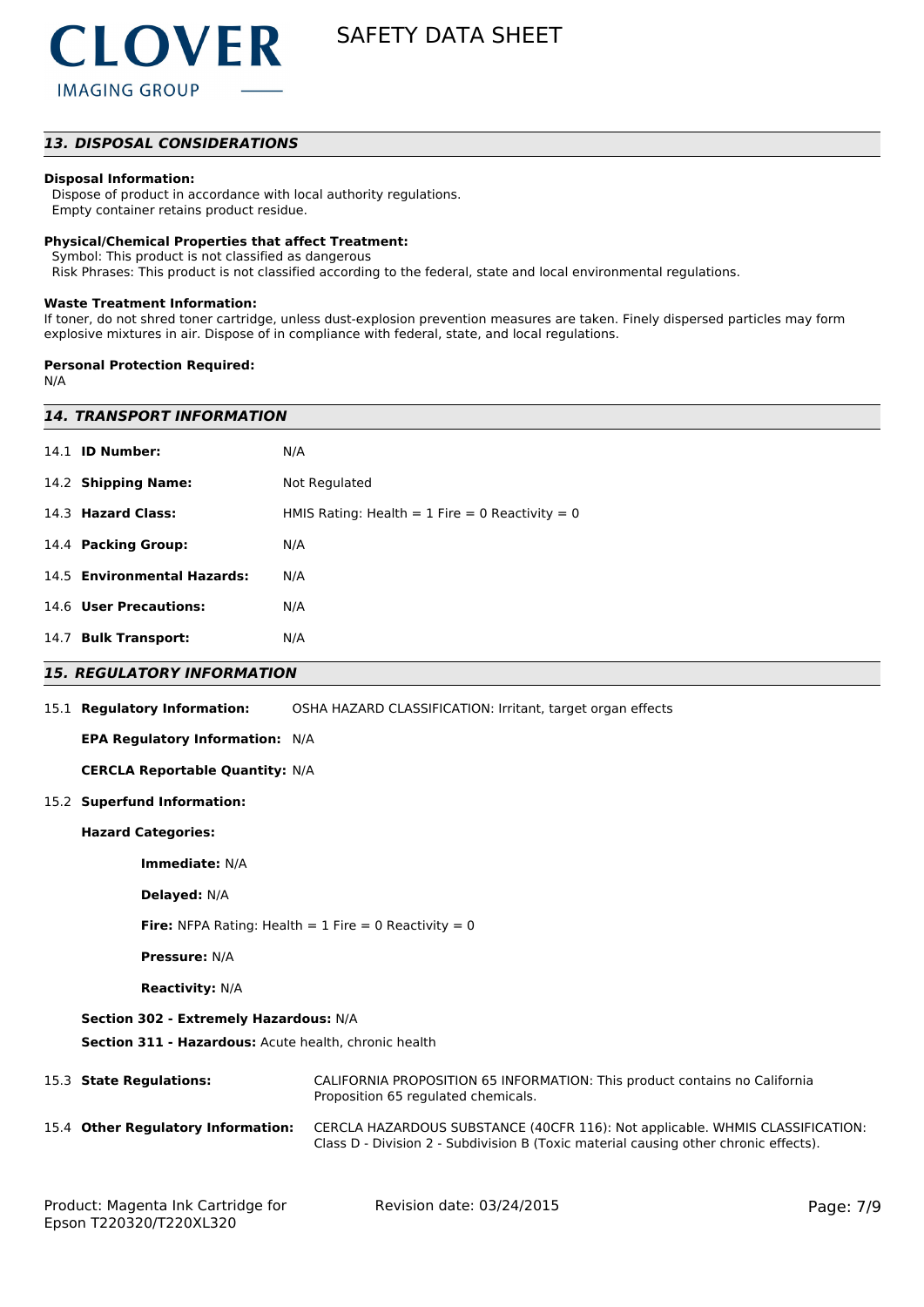

# *16. OTHER INFORMATION*

| <b>General Comments:</b>          | This information is based on our current knowledge. It should not therefore be construed as<br>guaranteeing specific properties of the products as described or their suitability for a particular<br>application |
|-----------------------------------|-------------------------------------------------------------------------------------------------------------------------------------------------------------------------------------------------------------------|
| <b>Creation Date of this SDS:</b> | 07/15/2020                                                                                                                                                                                                        |